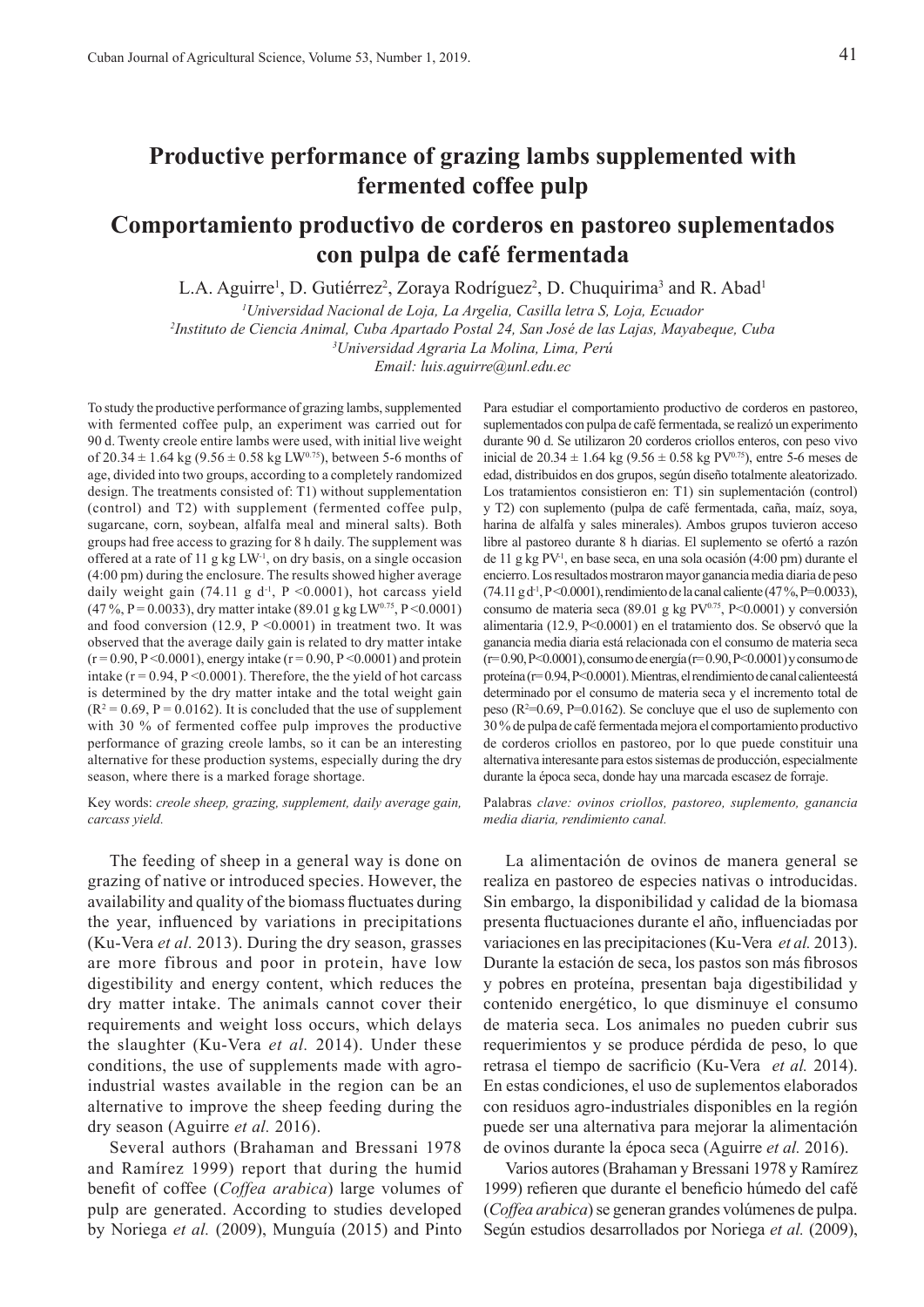*et al.* (2017), the chemical composition of the fresh coffee pulp oscillates for the dry matter  $(20 - 25 \%)$ , crude protein  $(8 - 12 \%)$ , crude fiber  $(20 - 25 \%)$  and ashes  $(9 - 11)$ %). However, it has high fiber content and anti-nutritional substances that limit the intake, so it is not recommended to use it as a single diet in animals (Noriega *et al.* 2009). Although several authors (Ferreira *et al.* 2001 and Munguía 2015) affirm that the inclusion of lower levels than 20 % in the ration of lambs during the growth-fattening stage, does not affect their productive parameters. The solid state fermentation (SSF) is an alternative to reduce these limitations and obtain an improved food (Durand *et al.* 1993 and Rodríguez 2004), which allows higher inclusion levels in the diet.

The Loja province ranks second nationally in coffee production (COFENAC 2013), so that appreciable quantities of pulp are available. At the same time, sheep livestock represents an important item in the economy of small and medium farmers, with a population of 13 640 animals (INEC 2016). For this reason, the objective of this study was to evaluate the productive performance of grazing creole lambs, supplemented with an elaborated ration based on fermented coffee pulp.

# **Materials and Methods**

*Location*. The experiment was performed in the experimental farm "Punzara" from the National University of Loja, located south west of Loja city, republic of Ecuador, at an altitude of 2160 m o. s. l, average temperature of 16.2 ºC, average annual precipitation of 1338 mm and relative humidity of 76 % (INAMHI, 2014).

*Treatments and experimental design*. Two treatments were evaluated: T1) without supplementation (control) and T2) with supplement, with 20 creole entire lambs, between 5-6 months of age and initial live weight of  $20.34 \pm 1.64$  kg  $(9.56 \pm 0.58$  kg LW<sup>0.75</sup>), distributed in two groups, according to a completely randomized design. The experiment lasted 90 d. During this period, the animals remained free grazing  $(8 \text{ hours } d^{-1})$ ; while the supplement was offered at a rate of 11 g kg  $LW<sup>-1</sup>$  on a dry basis, during enclosure and only once (4:00 p.m.). Prior to the beginning of the experiment, the animals were dewormed (0.5 mL of ivermectin) and vitaminized  $(1 \text{ mL of Vit. AD}_{3}E)$ . Then they were subjected to an adaptation period of 15 d. The animals had water and mineral salts *ad libitum*.

*Obtaining of the fermented pulp and supplement*. Through the SSF process during 72 h, according to the methodology described by Elías and Lezcano (1990), with the addition of whey, urea and mineral salts, the fermented product was obtained. After milling, sugarcane, corn, soybeans, alfalfa meal and mineral salts were included in the supplement, in the proportions explained in table 1.

42 Cuban Journal of Agricultural Science, Volume 53, Number 1, 2019. Munguía (2015) y Pinto *et al.* (2017), la composición química de la pulpa de café fresca oscila para la materia seca (20 - 25%), proteína cruda (8 - 12 %), fibra cruda (20 - 25%) y cenizas (9 - 11%). Sin embargo, presenta alto contenido de fibra y sustancias anti nutricionales que limitan el consumo, por lo que no se recomienda utilizarla como dieta única en los animales (Noriega *et al.* 2009). Aunque varios autores (Ferreira *et al.* 2001 y Munguía 2015) afirman que la inclusión de niveles inferiores al 20 % en la ración de corderos durante la etapa de crecimiento-ceba, no afecta sus indicadores productivos. La fermentación en estado sólido (FES) se presenta como alternativa para reducir estas limitantes y obtener un alimento mejorado (Durand *et al.* 1993 y Rodríguez 2004), que permita mayores niveles de inclusión en la dieta.

> La provincia de Loja, ocupa el segundo lugar a nivel nacional en la producción de café (COFENAC 2013), por lo que se dispone de cantidades apreciables de pulpa. Al mismo tiempo, la ganadería ovina, representa un rubro importante en la economía de los pequeños y medianos productores, con una población de 13 640 animales (INEC 2016). Por ello, el objetivo de este trabajo fue evaluar el comportamiento productivo de corderos criollos en pastoreo, suplementados con una ración elaborada basados en de pulpa de café fermentada.

# **Materiales y Métodos**

*Localización*. El experimento se desarrolló en la finca experimental "Punzara" de la Universidad Nacional de Loja, ubicada al sur occidente de la ciudad de Loja, república del Ecuador, a una altitud de 2160 msnm, temperatura media de 16. 2 ºC, precipitación media anual de 1338 mm y humedad relativa de 76 % (INAMHI, 2014).

*Tratamientos y diseño experimental*. Se evaluaron dos tratamientos: T1) sin suplementación (control) y T2) con suplemento, con 20 corderos criollos enteros, entre 5-6 meses de edad y peso vivo inicial de 20.34  $\pm 1.64$  kg (9.56 $\pm 0.58$  kg PV<sup>0.75</sup>), distribuidos en dos grupos, según diseño completamente aleatorizado. El experimento duró 90 d. Durante este período, los animales permanecieron en pastoreo libre (8 horas d-1); mientras que el suplemento, se ofreció a razón de  $11$  g kg PV<sup>-1</sup> en base seca, durante el encierro y en una sola ocasión (4:00 pm). Previo al inicio del experimento, los animales se desparasitaron (0.5 mL de ivermectina) y vitaminizados (1 mL de Vit.  $AD_3E$ ). Luego se sometieron a un período de adaptación de 15 d. Los animales disponían de agua y sales minerales a voluntad.

*Obtención de la pulpa fermentada y suplemento*. Mediante proceso de FES durante 72 h, según metodología descrita por Elías y Lezcano (1990), con la adición de suero de leche, urea y sales minerales, se obtuvo el producto fermentado. Luego de molido, se incluyó en el suplemento, junto a la caña de azúcar, maíz, soya, harina de alfalfa y sales minerales, en las proporciones que se explican en la tabla 1.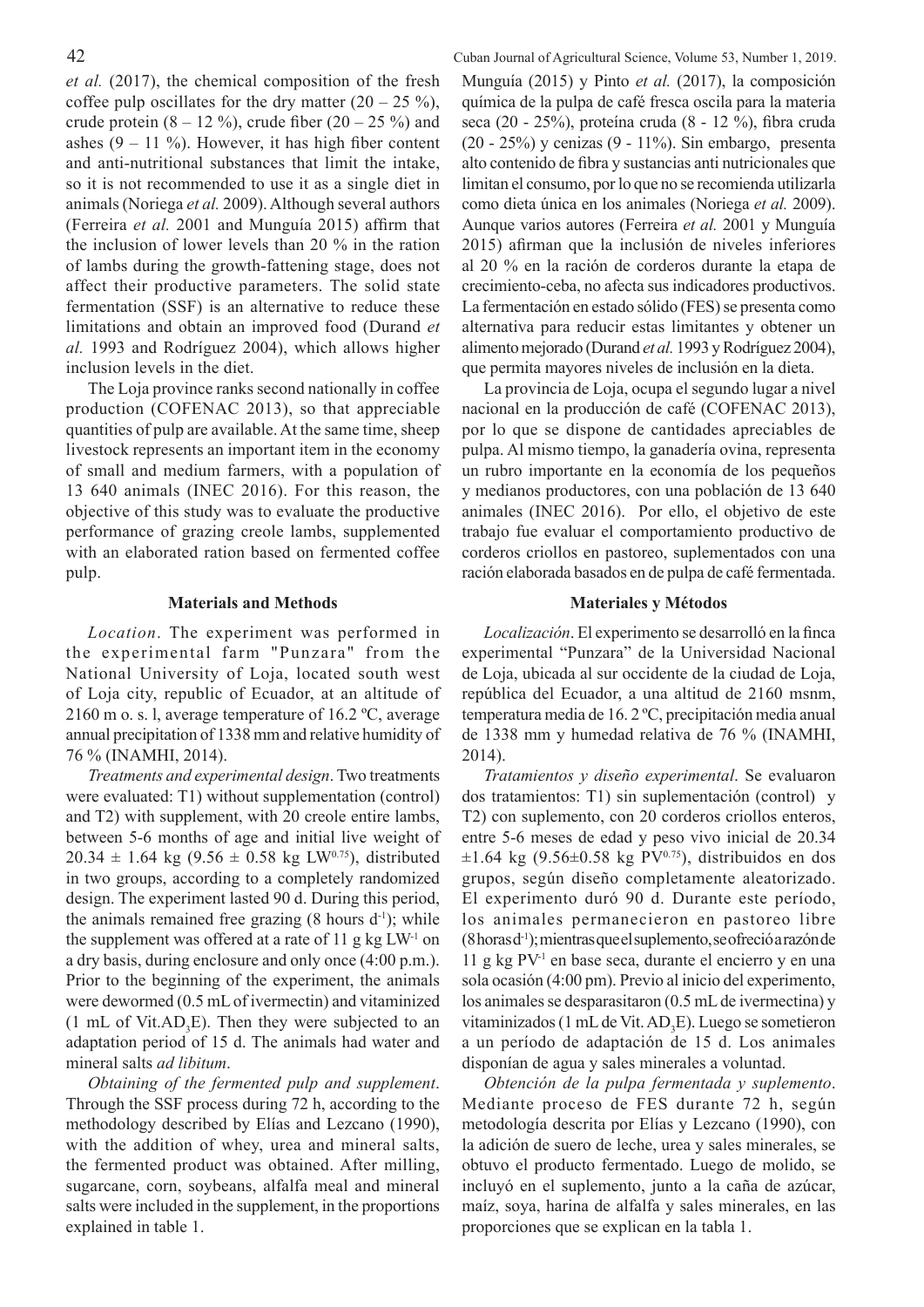Cuban Journal of Agricultural Science, Volume 53, Number 1, 2019. 43

| remiente come puip                      |             |
|-----------------------------------------|-------------|
| <b>Suplies</b>                          | Quantity, % |
| Milled sugar cane (stem without leaves) | 30.0        |
| Fermented coffee pulp (milled)          | 30.0        |
| Corn meal                               | 15.0        |
| Soybean cake                            | 18.0        |
| Alfafa meal                             | 6.5         |
| Mineral salts                           | 0.5         |
| Total                                   | 100.0       |

Table 1. Composition of the supplement with 30 % fermented coffee pulp

The analysis of the bromatological composition of the grass and supplement was made in the bromatology laboratory from the National University of Loja, with three samples in duplicate of each food. The results are detailed in table 2.

El análisis de la composición bromatológica del pasto y suplemento se realizó en el laboratorio de bromatología de la Universidad Nacional de Loja, con tres muestras por duplicado de cada alimento. Los resultados se detallan en la tabla 2.

Table 2. Bromatological composition of the grass and supplement

| Foods      | DM, $\%$ | Ashes, $\%$ | $CP. \%$ | NDF, $\%$ | CC, $\%$ | $ME$ , Mj $kg^{-1}$ |
|------------|----------|-------------|----------|-----------|----------|---------------------|
| Grass      | 34.75    | 9.59        | 6.67     | 59.82     | 40.18    | 8.62                |
| Supplement | 66.40    | 9.69        | 16.29    | 55.91     | 44.09    | 9.16                |

*Measuring variables*. The average daily gain was determined by dividing the total weight gain between the total days of the experiment. The hot carcass weight was measured with MINI CRANE SCALE electronic scale (model: OCS-L, precision 0.1 kg) and the carcass yield was calculated by dividing the carcass weight between the live weight at the end of fattening stage. The grass intake was estimated by differences between the offer and rejection of the entry and exit of the animals from the paddock, in correspondence with the time of stay and occupation; the availability of grass was estimated according to the methodology of double comparative sampling proposed by Haydock and Shaw (1975), with 30 observations in each paddock. The supplement intake was determined by differences between the offer and rejection at the feeder.

*Animals slaughter*. At the end of the experimental period, at the facilities of Camal Frigorífico de Loja (CAFRILOSA), five animals were slaughtered by group (with a fast of 12 h) by behead and skinning, cutting at the metacarpal , metatarsal and occipitotloid joints, then to extract all the viscera.

*Statistical analysis*. The analysis of variance of each of the indicators under study was carried out. In addition, correlation and regression analyzes were performed between average daily weight gain (ADG) and energy and protein intake, hot carcass yield (HCY) and total weight gain. The data were processed using the statistical program Insfostat (Di Rienzo *et al.* 2012).

## **Results and Discussion**

The supplementation with a ration based on fermented coffee pulp generated higher final weight (P

*Variables de medición*. La ganancia media diaria se determinó dividiendo el incremento total de peso entre el total de días de duración del experimento. El peso de la canal caliente se midió con balanza electrónica MINI CRANE SCALE (modelo: OCS-L, precisión 0.1 kg) y el rendimiento de canal se calculó dividiendo el peso de la canal entre el peso vivo de finalización. El consumo de pasto se estimó por diferencias entre la oferta y rechazo a la entrada y salida de los animales del cuartón, en correspondencia con el tiempo de estancia y su ocupación; la disponibilidad de pasto se estimó según la metodología de doble muestreo comparativo propuesta por Haydock y Shaw (1975), con 30 observaciones en cada cuartón. Por su parte, el consumo del suplemento se determinó por diferencias entre la oferta y rechazo en el comedero.

*Sacrificio de los animales*. Finalizado el período experimental, en las instalaciones del Camal Frigorífico de Loja (CAFRILOSA) se procedió al sacrificio de cinco animales por grupo (con 12 h de ayuno) mediante degüello y desollado, cortando a nivel de las articulaciones metacarpiana y metatarsiana y occipitotloidea, luego de extraer todas las vísceras.

*Análisis estadístico*. Se realizó el análisis de varianza de cada uno de los indicadores en estudio. Además, se realizaron análisis de correlación y regresión entre ganancia media diaria de peso (GMD) y consumo de energía y proteína, rendimiento de la canal caliente (RCC) e incremento total de peso. Los datos se procesaron mediante programa estadístico Insfostat (Di Rienzo *et al.* 2012).

### **Resultados y Discusión**

La suplementación con una ración basada en pulpa de café fermentada generó mayor peso final (P=0.0002)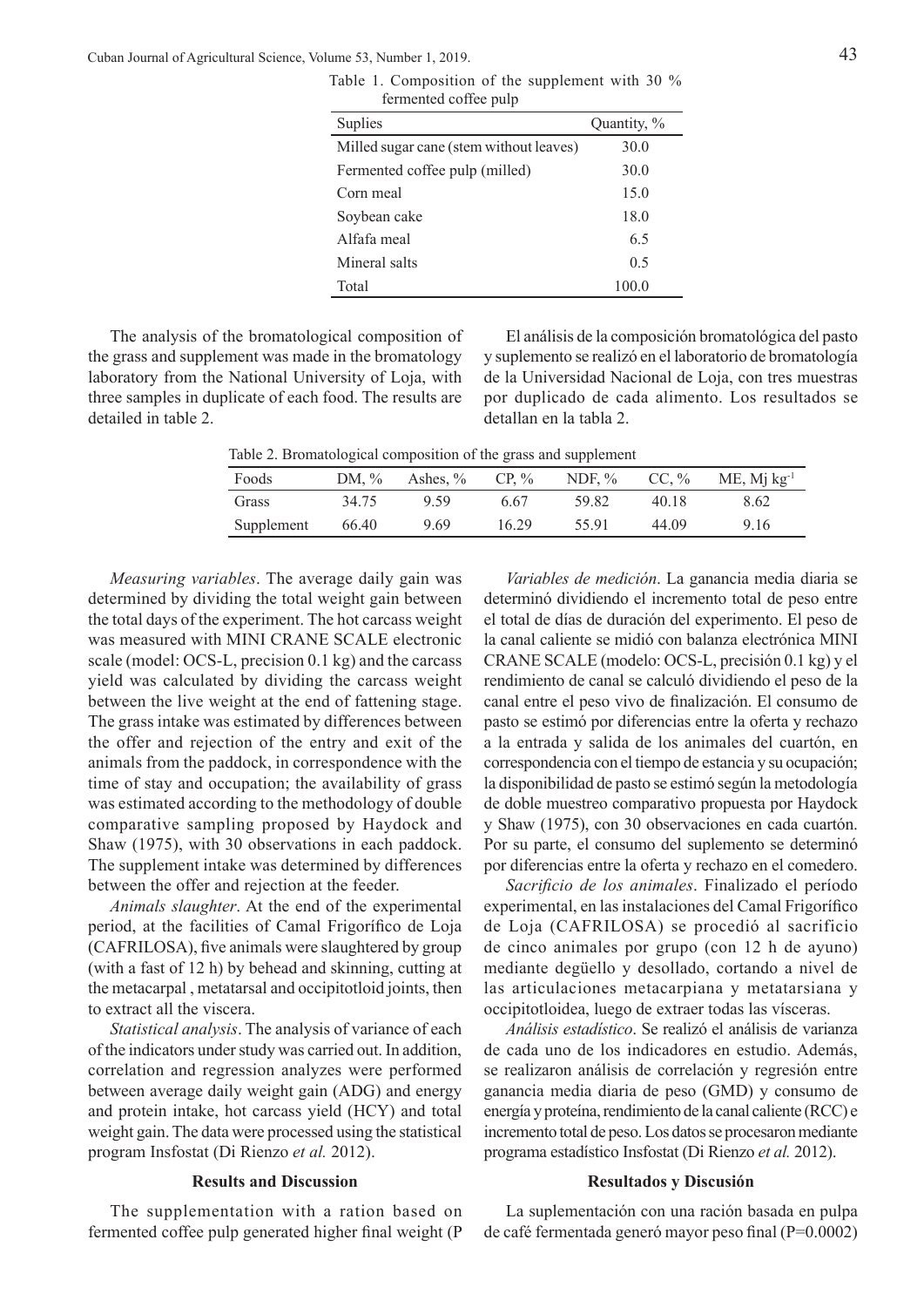$= 0.0002$ ) (table 3), with a difference of 3.27 kg with respect to the control. This allowed reaching a higher total increase (P <0.0001) at the end of the experiment. This result is similar to the 6.51, 6.85 and 6.53 kg reported by Gutiérrez *et al.* (2014) in Pelibuey lambs, fed with integral mixtures of *Cenchrus purpureus*, increasing levels of sugar cane (20, 60 and 80%) and poultry manure (5 g kg LW-1).

44 Cuban Journal of Agricultural Science, Volume 53, Number 1, 2019. (tabla 3), con diferencia de 3.27 kg con respecto al control. Esto permitió alcanzar mayor incremento total (P<0.0001) al final del experimento. Este resultado es similar a los 6.51, 6.85 y 6.53 kg informados por Gutiérrez *et al.* (2014) en corderos Pelibuey, alimentados con mezclas integrales de *Cenchrus purpureus*, niveles crecientes de caña de azúcar (20, 60 y 80 %) y gallinaza  $(5 \text{ g kg PV}^{-1})$ .

|                             | Treatments   | $\pm$ SE        | P    |        |
|-----------------------------|--------------|-----------------|------|--------|
| Indicators                  | T1 (Control) | T2 (Supplement) |      |        |
| Initial weight, kg          | 20.28        | 20.31           | 0.53 | 0.9688 |
| Final weight, kg            | 23.68        | 26.98           | 0.51 | 0.0002 |
| TWG, kg                     | 3.40         | 6.67            | 0.17 | 0.0001 |
| $ADG$ , g day <sup>-1</sup> | 37.78        | 74.11           | 1.85 | 0.0001 |
| HCW, kg                     | 10.79        | 13.13           | 0.42 | 0.0042 |
| HCY. $%$                    | 45.43        | 47.01           | 0.27 | 0.0033 |

Table 3. Productive indicators of grazing lambs supplemented with fermented coffee pulp

TWG. total weight gain, ADG. average daily gain, HCW: hot carcass weight , HCY: hot carcass yield.

The ADG was higher  $(P \le 0.0001)$  in treatment two (with supplement), with an average value higher than 62 g d-1, reported by Hernández-Montiel *et al.* (2016), in Pelibuey lambs, supplemented with meal of *Canavalia ensiformis* seed, and at 68, 59 and 63 g-1, reached by Mireles *et al.* (2015) in the fattening of grazing Pelibuey sheep, supplemented with 0, 10 and 30 % milled pod of *Acacia cochliacantha*. However, they were lower than 100 g  $d^{-1}$ , reported by Cifuentes and Gonzáles (2013) in creole lambs grazing *Pennisetum clandestinun*, with the addition of yeast (*Saccharomyces cerevisiae*) levels. Likewise, they were below 103 g  $d^{-1}$ , informed by Faustino-Lázaro *et al.* (2016) in Pelibuey ewes, with different levels of fresh lemon pulp as substitute for sorghum grain.

The ADG response of the supplemented animals could be explained by a better nutritional balance, favored by the supplement's energy and protein contribution. This could have improved the environment and ruminal activity which, in turn, favored higher synthesis of microbial protein and with it, higher availability of amino acids in the blood circulation, essential for the protein synthesis at the level of muscle tissue. This criterion coincides with what was pointed out by Mount *et al.* (2009) and Gonsalves *et al.* (2017). Likewise, it could be stated that these results are related to the energy contribution (9.16 Mj kg DM-1) and crude protein of the supplement (16.29 %), dry matter intake and the requirements recommended by the NRC (2007) for lambs of moderate growth  $(100 \text{ g d}^{-1})$ .

The nitrogen supplementation has two possible effects on the ruminal ecosystem. First, it satisfies the

La ganancia GMD fue mayor (P<0.0001) en el tratamiento dos (con suplemento), con valor medio superior a los 62 g d<sup>-1</sup>, informado por Hernández-Montiel *et al.* (2016), en corderos Pelibuey, suplementados con harina de semilla de *Canavalia ensiformis*, y a los 68, 59 y 63 g-1, alcanzados por Mireles *et al.* (2015) en el engorde de ovinos Pelibuey en pastoreo, suplementados con 0, 10 y 30 % de vaina molida de *Acacia cochliacantha*. Sin embargo, fueron inferiores a los 100 g d-1, informados por Cifuentes y Gonzáles (2013) en corderos criollos en pastoreo de *Pennisetum clandestinun*, con la adición de niveles de levadura (*Saccharomyces cerevisiae*). Asimismo, estuvieron por debajo de los 103 g d<sup>-1</sup>, informados por Faustino-Lázaro *et al.* (2016) en corderas Pelibuey, con diferentes niveles de pulpa fresca de limón como sustituto del grano de sorgo.

La respuesta en GMD de los animales suplementados se pudiera explicar por el mejor balance nutricional, propiciado por el aporte de energía y proteína del suplemento. Esto pudo haber mejorado el ambiente y la actividad ruminal que, a su vez, favoreció mayor síntesis de proteína microbiana y con ello, mayor disponibilidad de aminoácidos en la circulación sanguínea, esencial para la síntesis de proteína a nivel del tejido muscular. Este criterio coincide con lo señalado por Mount *et al.* (2009) y Gonsalves *et al.* (2017). Asimismo, se pudiera plantear que estos resultados se relacionan con el aporte de energía (9.16 Mj kg MS-1) y proteína cruda del suplemento (16.29 %), el consumo de materia seca y los requerimientos recomendados por el NRC (2007) para corderos de moderado crecimiento (100 g d-1).

La suplementación nitrogenada tiene dos posibles efectos en el ecosistema ruminal. En primer lugar, satisface los requerimientos de nitrógeno, aminoácidos y cadenas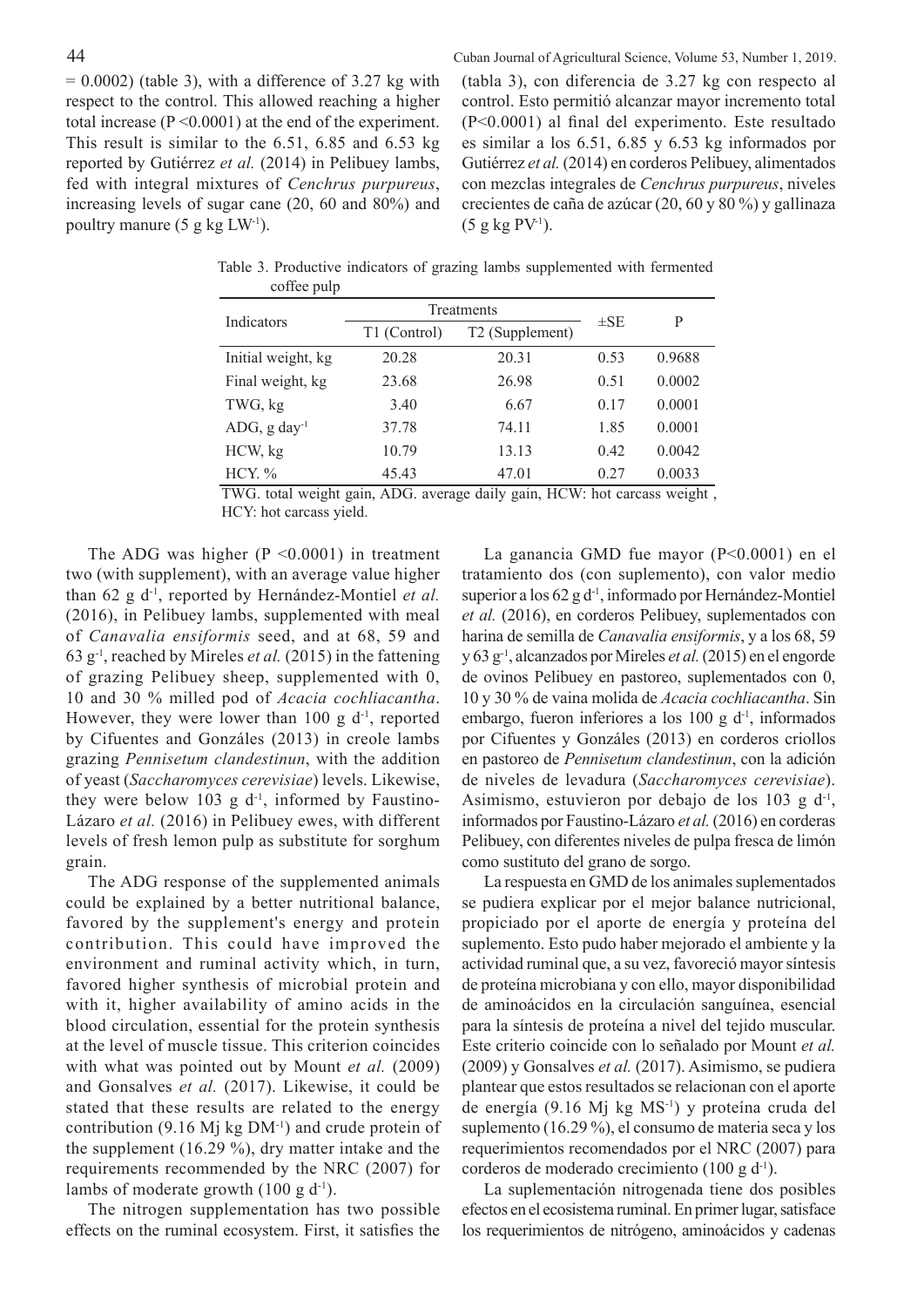Cuban Journal of Agricultural Science, Volume 53, Number 1, 2019. 45

requirements of nitrogen, amino acids and carbon chains of the rumen microorganisms, which leads to an efficient fermentation of the substrate for the production of energy and microbial protein, and secondly, it can satisfy host protein requirements, either by increasing the amount of microbial protein produced or by the one that escapes to degradation in the rumen (Elías 2000 and Marshall *et al.* 2002).

It is pointed out that, in grazing production systems, forages provide more than three quarters of the digestible energy. However, when they are of low quality (less than 7 % CP), the ingestion of protein and energy may be insufficient to obtain acceptable production levels (Rivas *et al.* 2017). In this study, the protein content of the grass did not exceed 7 %, which may explain the poor response of the control group. Several authors (Mahgoub *et al.* 2000 and Reyes 2006) point out that in grazing systems there is higher energy expenditure, due to the mobilization of animals in the paddock, which could also affect the DGM.

Tedeschi *et al.* (2010) state that the intake of energy and protein is a limiting factor for the growth and development of the animal organism, which can be corroborated with the high correlation degree between ADG and dry matter intake  $(r = 0.90, P \le 0.0001)$ ; ADG and energy intake  $(r = 0.90, P \le 0.0001)$ ; and ADG and protein intake( $r = 0.94$ ,  $P \le 0.0001$ ). It could be assumed that the intake of protein and energy, recorded in treatment two, benefited the food intake as the productive performance of lambs.

The carcass yield is very useful because it indicates the proportion of live weight that can be marketed as final product (meat, fat and bone) (López-Velásquez *et al.* 2016). In this study, the HCY was higher  $(P = 0.0033)$  in treatment two, with an average value very close to 47.86, 46.77, 48.47 and 46.48 %, reported by Gómez-Gurrola *et al.* (2017) in hair lambs, fed with different proportions of *Tithonia diversifolia*  and *Pennisetum spp*, but it was highest than the 45 % found by Jacques *et al.* (2011) in Dorset lambs, fed with concentrate. The differences reached in this study were benefited by the voluntary ingestion of dry matter and the total weight gain at the end of the period, as shown by the results of the multiple regression (HCY  $\% = 39.8621 + 0.0088$  DMI - 0.19638 TWG; R<sup>2</sup> = 0.69  $P = 0.0162$ ). In this study it was also found that the HCY is positively and significantly related to the final slaughter weight ( $r = 93.55$ ,  $P \le 0.0001$ ). This effect was also reported by Magaña-Monforte *et al.* (2015) in the Katahdín lambs, and in the Katahdín-Dorper and Katahdín-Pelibuey crossbreeding, but with slightly higher values (49.8, 49.1 and 49.8). Likewise is also referred to by Hernández-Montiel *et al.* (2016) in Pelibuey lambs, supplemented with meal of *Canavalia ensiformis* seed, fermented and unfermented, with values between 44.2 and 47.4 %.

Several authors (Macías-Cruz *et al.* 2010 and Gómez-

carbonadas de los microorganismos del rumen, lo que conlleva a una eficiente fermentación del sustrato para la producción de energía y proteína microbiana, y en segundo lugar, puede satisfacer los requerimientos de proteína del hospedero, bien sea por el aumento de la cantidad de proteína microbiana producida o por la que escapa a la degradación en el rumen (Elías 2000 y Marshall *et al.* 2002).

Se señala que, en sistemas de producción en pastoreo, los forrajes proveen más de las tres cuartas partes de la energía digestible. Sin embargo, cuando son de baja calidad (menor al 7 % de PC), la ingestión de proteína y energía pueden resultar insuficientes para obtener niveles de producción aceptables (Marshal 2005 y Rivas *et al.*, 2017). En este estudio, el contenido de proteína del pasto no superó 7 %, lo que puede explicar la respuesta pobre del grupo control. Varios autores (Reyes 2006) señalan que en sistemas de pastoreo existe mayor gasto energético, debido a la movilización de los animales en el potrero, lo que también pudo afectar la GMD.

Tedeschi *et al.* (2010) afirman que el consumo de energía y proteína es un factor limitante para el crecimiento y desarrollo del organismo animal, lo que se puede corroborar con el alto grado de correlación entre la GMD y el consumo de materia seca (r= 0.90, P<0.0001); GMD y consumo de energía (r= 0.90, P<0.0001); y GMD y consumo de proteína (r= 0.94, P<0.0001). Se podría asumir entonces que el consumo de proteína y energía, registrado en el tratamiento dos, benefició el consumo de alimento como el comportamiento productivo de los corderos.

El rendimiento de la canal es de gran utilidad porque indica la proporción del peso vivo que puede ser comercializada como producto final (carne, grasa y hueso) (López-Velásquez *et al.* 2016). En este estudio, el RCC fue mayor (P=0.0033) en el tratamiento dos, con valor medio muy cercano a los 47.86, 46.77, 48.47 y 46.48 %, informado por Gómez-Gurrola *et al.* (2017) en corderos de pelo, alimentados con diferentes proporciones de *Tithonia diversifolia* y *Pennisetum spp*, pero fue muy superior al 45 % encontrado por Jacques *et al.* (2011) en corderos de la raza Dorset, alimentados con concentrado. Las diferencias alcanzadas en este estudio estuvieron beneficiadas por la ingestión voluntaria de materia seca y el incremento total de peso al final del periodo, según muestran los resultados de la regresión múltiple (RCC% = 39.8621 + 0.0088 CMS – 0.19638 ITP;  $R^2=0.69$ ,  $P=0.0162$ ). En este trabajo también se encontró que el RCC está relacionado de forma positiva y significativa con el peso final al sacrificio (r=93.55, P<0.0001). Este efecto también fue informado por Magaña-Monforte *et al.* (2015) en coderos de la raza Katahdín, y en cruces de Katahdín-Dorper y Katahdín-Pelibuey, pero con valores ligeramente superiores (49.8, 49.1 y 49.8). Igualmente lo refieren Hernández-Montiel *et al.* (2016) en corderos Pelibuey, suplementados con harina de semilla de *Canavalia ensiformis*, fermentada y sin fermentar, con valores entre 44.2 y 47.4 %.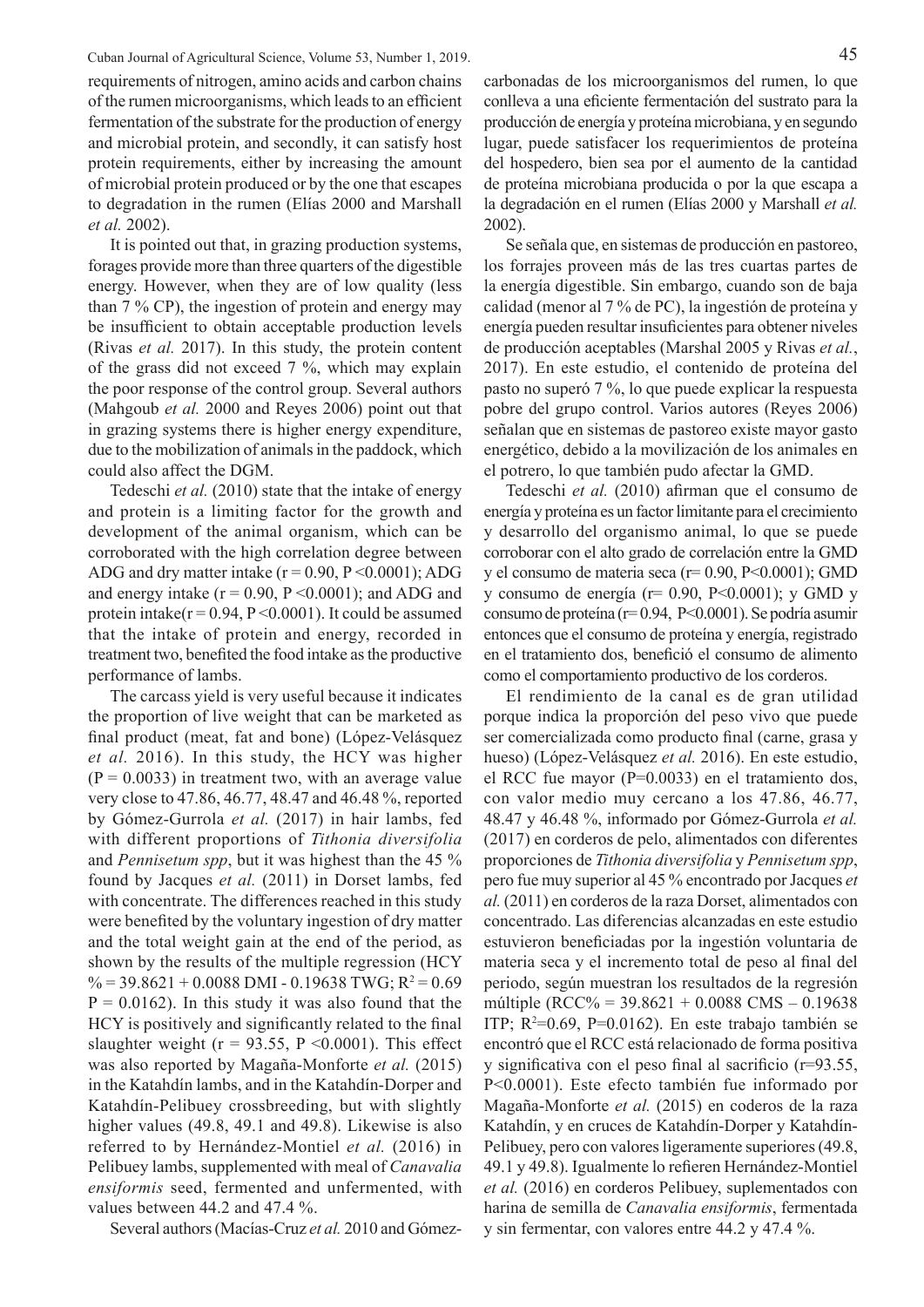46 Cuban Journal of Agricultural Science, Volume 53, Number 1, 2019.

Gurrola *et al.* 2017) assure that the differences in the performance and characteristics of the carcass can be attributed to several factors, such as the breed group, sex, feeding system, energy density in the diet and weight at slaughter. On the other hand, Lloyd *et al.* (1980) stated that the carcass yield depends mainly on two factors: the gastrointestinal content and the type of completion, and can vary from 40 to 53 %. The results achieved in this study are in these ranges.

Varios autores (Macías-Cruz *et al.* 2010 y Gómez-Gurrola *et al.* 2017) aseguran que las diferencias en el rendimiento y características de la canal se pueden atribuir a diversos factores, como el grupo racial, sexo, sistema de alimentación, densidad energética en la dieta y peso al sacrificio. Por su parte, Lloyd *et al.* (1980) afirmaron que el rendimiento de la canal depende fundamentalmente de dos factores: el contenido gastrointestinal y el tipo de finalización, y puede variar de 40 a 53 %. Los resultados

Table 4. Indicators of intake and food efficiency of grazing lambs supplemented with fermented coffee pulp

| Indicators                        | Treatments   | $\pm$ SE                    | P     |        |  |
|-----------------------------------|--------------|-----------------------------|-------|--------|--|
|                                   | T1 (Control) | T <sub>2</sub> (Supplement) |       |        |  |
| Grass intake, DM, $g d^{-1}$      | 712          | 766                         | 16.71 | 0.0353 |  |
| Supplement intake, DM, $g d^{-1}$ |              | 260                         | 19.9  |        |  |
| Total intake, DM, $g d^{-1}$      | 712          | 1026                        | 20.38 | 0.0001 |  |
| DMI, % LW                         | 3.2          | 4.3                         | 0.188 | 0.0001 |  |
| DMI, g/kg LW0.75                  | 69.23        | 89.01                       | 1.34  | 0.0001 |  |
| MEI, $Mj$ $d^{-1}$                | 6.37         | 8.83                        | 0.22  | 0.0001 |  |
| CPI, $g d^{-1}$                   | 52.1         | 93.3                        | 3.26  | 0.0001 |  |
| FC, kg DM/kg ADG                  | 18.82        | 12.93                       | 0.68  | 0.0001 |  |
| FC, kg DM supl1./kg ADG           |              | 3.40                        |       |        |  |

DMI: dry matter intake, MEI: metabolizable energy intake, CPI: crude protein intake, FC: food conversion.

Supplement supply led to higher voluntary intake of forage in group two, (table 4), with a daily record higher than 710, 711 and 724 g  $d<sup>-1</sup>$ , reported by López (2018) in Pelibuey lambs, fed with integral diets of corn wastes and the addition of different Fibrozyme® levels. However, it was lower at 796, 775 and 1,096 g  $d<sup>-1</sup>$  showed by Hernández-Montiel *et al.* (2016) in Pelibuey lambs, supplemented with meal of *Canavalia ensiformis* seed, fermented and unfermented. It was also lower at 909, 911 and 1026 g d-1 referred by Faustino-Lázaro *et al.* (2016) in Pelibuey ewes with different levels of fresh lemon pulp as a substitute for sorghum grain. In the same way, the dry matter intake expressed as a percentage of live weight was higher (P <0.0001) in the supplemented animals. This result differs from 3.04, 3.44, 3.65 and 3.47 %, reported by Oliveira *et al.* (2016) in lambs fed diets with 50 % forage and 50 % concentrate, with different inclusion levels of dry brewery wastes replacing corn meal.

The dry matter intake, expressed per unit of metabolic weight (g/kg LW<sup>0.75</sup>) was higher (P < 0.0001) in the supplemented animals. These results were similar to those reported by Gutiérrez *et al.* (2015) in lambs fed an integral mixture of *Moringa oleifera*, *Cenchrus purpureus* and NNP. But they are higher to 71.89, 80.42, 85.43, 81.32 g/kg LW<sup>0.75</sup>, reported by Oliveira *et al.* (2016) in lambs fed diets with 50 % forage and 50 % concentrate, with different inclusion levels of dry brewery wastes replacing corn meal.

alcanzados en este estudio se encuentran en estos rangos.

El suministro de suplemento propició mayor consumo voluntario de forraje en el grupo dos, (tabla 4), con registro diario superior a los 710, 711 y 724 g  $d^{-1}$ , informados por López (2018) en corderos Pelibuey, alimentados con dietas integrales de esquilmos de maíz y la adición de diferentes niveles de Fibrozyme®. Sin embargo, resultó inferior a los 796, 775 y 1,096 g d-1 indicados por Hernández-Montiel *et al.* (2016) en corderos Pelibuey, suplementados con harina de semilla de *Canavalia ensiformis*, fermentada y sin fermentar. Fue inferior también a los 909, 911 y 1026 g d-1 referidos por Faustino-Lázaro *et al.* (2016) en corderas Pelibuey con diferentes niveles de pulpa fresca de limón como sustituto del grano de sorgo. De la misma manera, el consumo de materia seca expresado como porcentaje del peso vivo fue mayor (P<0.0001) en los animales suplementados. Este resultado que difiere del 3.04, 3.44, 3.65 y 3.47 %, comunicado por Oliveira *et al.*, (2016) en corderos alimentados con dietas con 50 % de forraje y 50 % de concentrado, con diferentes niveles de inclusión de residuos secos de cervecería en sustitución de la harina de maíz.

El consumo de materia seca, expresado por unidad de peso metabólico (g/kg PV0.75) fue mayor (P<0.0001) en los animales suplementados. Estos resultados fueron similares a los que refieren Gutiérrez *et al.* (2015) en corderos alimentados con una mezcla integral de *Moringa oleifera*, *Cenchrus purpureus* y NNP. Pero resultan superiores a los 71.89, 80.42, 85.43, 81.32 g/kg PV0.75, informados por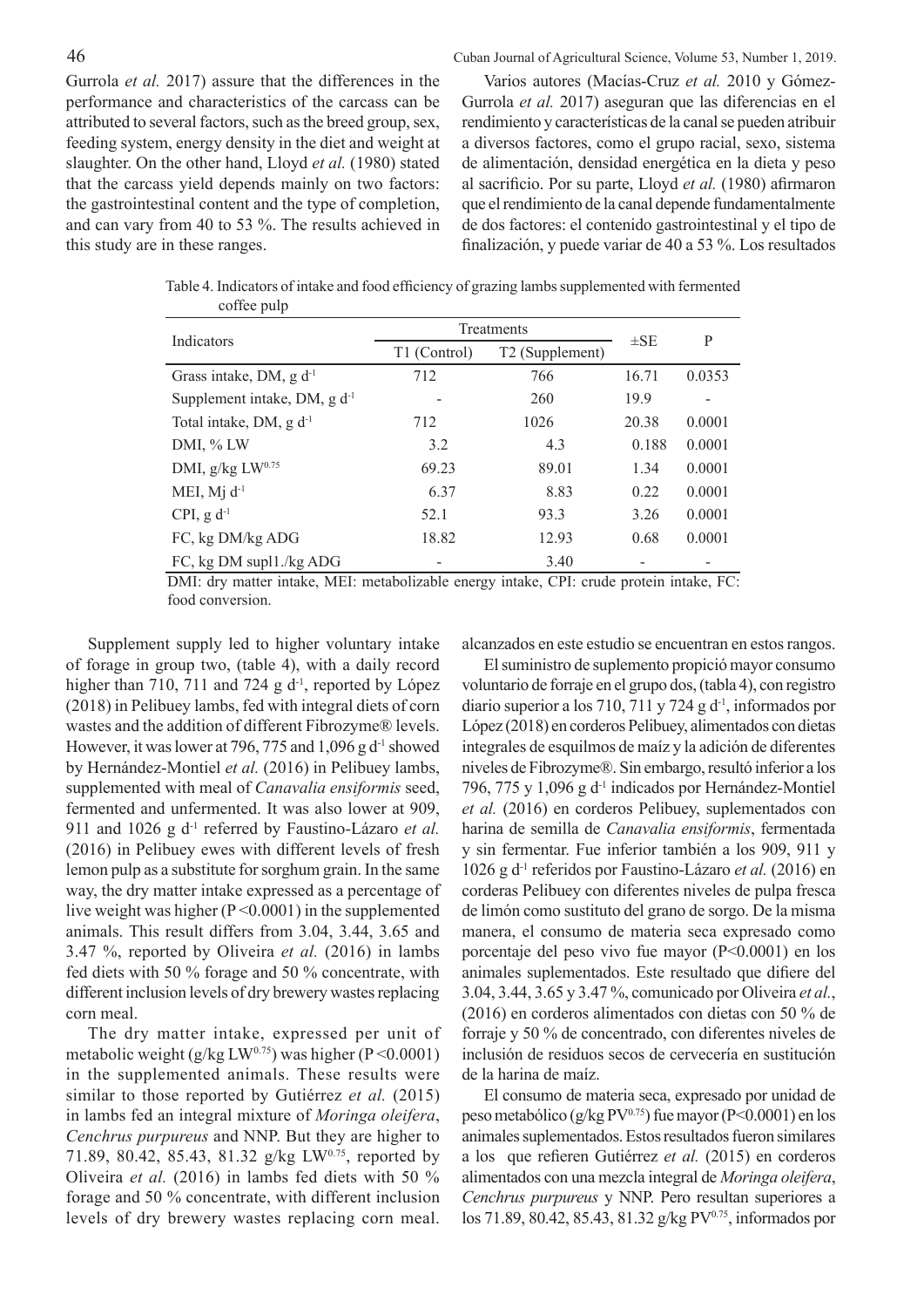Cuban Journal of Agricultural Science, Volume 53, Number 1, 2019. 47 They were also higher at 70.25 g/kg  $LW^{0.75}$  reached by Gutiérrez *et al.* (2014) during the fattening of Pelibuey lambs, fed with an integral mixture of sugar cane: *Cenchrus purpureus* cv CT-169 and poultry manure  $(5 \text{ g/kg LW}^{-1})$  as a source of NNP.

The difference in the DM intake can be attributed to a higher passage rate in animals from group two, as a consequence of the higher digestibility degree of the fibrous components of the diet, as a consequence of the higher activity of the cellulolytic microorganisms, favored by a better ruminal environment, which is the result of the energy: protein balance provided by the supplement. Galindo *et al.* (2003) also share this criterion. In addition, it is known that when fed with forage of medium and low quality, protein supplementation improves the dry matter intake, because it increases the amount of ammonia in the rumen, which is used by the cellulolytic bacteria, which favors the degradation of the fibrous components (cellulose and hemicellulose) of the grass (NRC 2007)

The daily energy intake was higher  $(P \le 0.0001)$  in treatment two. However, it showed an average value lower than 9.2, 8.8 and 13.0 Mj  $d^{-1}$ , registered by Hernández-Montiel *et al.* (2016) in Pelibuey lambs, supplemented with meal of *Canavalia ensiformis* seed, fermented and unfermented. And it was also lower at 10.8 Mj d-1, referred by Oliveira *et al.* (2016) in lambs fed diets with 50 % forage and 50 % concentrate, with different inclusion levels of dry brewery wastes replacing corn meal.

The protein intake was also higher  $(P \le 0.0001)$  in group two, although with an average value lower than 129, 132 and 206 g  $d<sup>-1</sup>$ , reported by Hernández-Montiel *et al.* (2016) in Pelibuey lambs, supplemented with meal of *Canavalia ensiformis* seed, fermented and unfermented. It was lower than the 280 g  $d<sup>-1</sup>$  reported by Oliveira *et al.* (2016) in lambs fed diets with 50 % forage and 50 % concentrate, with different inclusion levels of dry brewery replacing corn meal.

The differences in energy and protein intake are due to lower dry matter intake. However, these values coincide with the requirements recommended by NRC (2007) for lambs of moderate growth.

Finally, there was higher food efficiency  $(P < 0.0001)$ in the group of animals with supplement, with a mean value (12.93) similar to the results achieved by Aguirre *et al.* (2010), of 13.54, 11.57 and 12.68 in feeding systems with sugar cane and transformed products of the industry. These values were also similar to the average value of 13.50, obtained by Hernández (2013) during the growth-fattening of Pelibuey lambs in the silvopastoral system of *Leucaena leucocephala*, associated with star grass (*Cynodon nlemfuensis*). However, it was lower to 8.7 and 10.3 reported by Faustino-Lázaro (2016) in Pelibuey ewes, with different levels of fresh lemon pulp replacing sorghum

Oliveira *et al.* (2016) en corderos alimentados con dietas con 50 % de forraje y 50 % de concentrado, con diferentes niveles de inclusión de residuos secos de cervecería en sustitución de la harina de maíz. Fueron mayores también al 70.25 g/kg  $PV^{0.75}$  alcanzado por Gutiérrez *et al.* (2014) durante el engorde de corderos Pelibuey, alimentados con mezcla integral de caña de azúcar: *Cenchrus purpureus* vc. CT-169 y gallinaza (5 g/kg PV<sup>-1</sup>) como fuente de NNP.

La diferencia en el consumo de MS se puede atribuir a mayor tasa de pasaje en los animales del grupo dos, como consecuencia de mayor grado de digestibilidad de los componentes fibrosos de la dieta, como consecuencia de la actividad superior de los microorganismos celulolíticos, favorecidos por un mejor ambiente ruminal, que es resultado del balance energía:proteína aportado por el suplemento. Galindo *et al.* (2003) comparten también este criterio. Además, se conoce que cuando se alimenta con forrajes de mediana y baja calidad, la suplementación proteínica mejora el consumo de materia seca, debido a que se incrementa la cantidad de amoniaco en el rumen, que es aprovechado por las bacterias celulolíticas, lo que favorece la degradación de los componentes fibrosos (celulosa y hemicelulosa) del pasto (NRC 2007)

El consumo diario de energía fue mayor (P<0.0001) en el tratamiento dos. Sin embargo, presentó valor medio inferior a 9.2, 8.8 y 13.0 Mj d<sup>-1</sup>, registrado por Hernández-Montiel *et al.* (2016) en corderos Pelibuey, suplementados con harina de semilla de *Canavalia ensiformis*, fermentada y sin fermentar. Y fue menor también a 10.8 Mj d-1, referidos por Oliveira *et al.* (2016) en corderos alimentados con dietas con 50 % de forraje y 50 % de concentrado, con diferentes niveles de inclusión de residuos secos de cervecería en sustitución de la harina de maíz.

El consumo de proteína también fue mayor (P<0.0001) en el grupo dos, aunque con un valor medio inferior a los 129, 132 y 206 g d-1, informado por Hernández-Montiel *et al.*, (2016) en corderos Pelibuey, suplementados con harina de semilla de *Canavalia ensiformis*, fermentada y sin fermentar. Fue inferior a los 280 g  $d<sup>-1</sup>$  informados por Oliveira *et al.* (2016) en corderos alimentados con dietas con 50 % de forraje y 50 % de concentrado, con diferentes niveles de inclusión de residuos secos de cervecería en sustitución de la harina de maíz.

Las diferencias en el consumo de energía y proteína obedecen a menor consumo de materia seca. Sin embargo, estos valores coinciden con los requerimientos recomendados por NRC (2007) para corderos de moderado crecimiento.

Finalmente, hubo mayor eficiencia alimentaria (P<0.0001) en el grupo de animales con suplemento, con valor medio (12.93) semejante a los resultados alcanzados por Aguirre *et al.* (2010), de 13.54, 11.57 y 12.68 en sistemas de alimentación con caña de azúcar y productos trasformados de la industria. Estos valores fueron similares también al valor medio de 13.50, obtenido por Hernández (2013) durante el crecimiento-engorde de corderos Pelibuey en sistema silvopastoril de *Leucaena leucocephala*,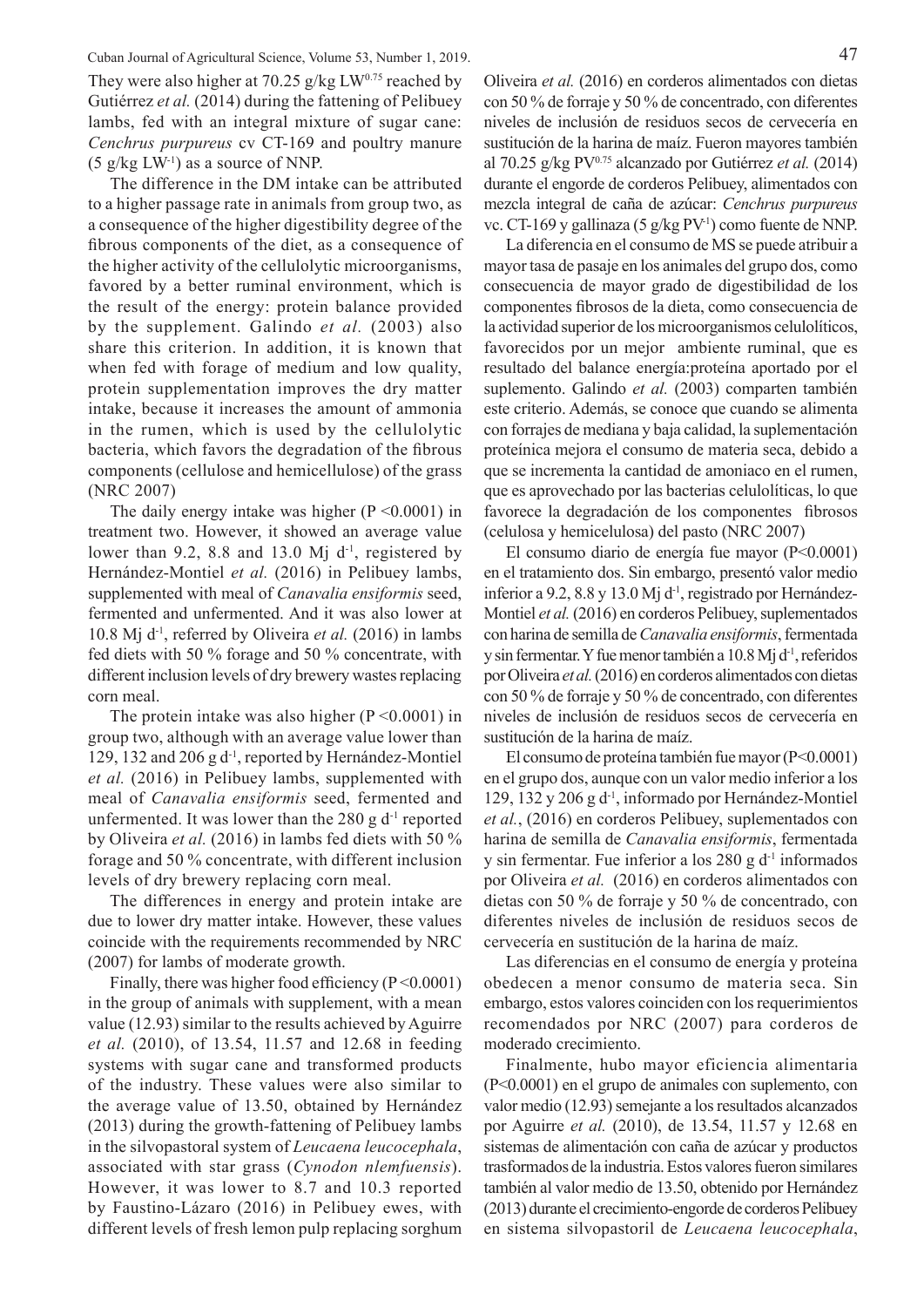grain. It was also lower than 8.04, 8.27, 8.34 and 7.27, reported by Gómez-Gurrola *et al.* (2017) in hair lambs fed different proportions of *Tithonia diversifolia* and *Pennisetum spp*.

The average value of food conversion fitted to the supplement intake (3.40) was close to that reached by Jacques *et al.* (2011), when they used commercial concentrate pelletized (17 % CP) and good quality hay (15 % CP), *ad libitum*. But it was better at 5.36 obtained by Gutiérrez *et al.* (2014) in Pelibuey lambs, fed with integral mixtures of *Cenchrus purpureus*, increasing levels of sugar cane (20, 60 and 80%) and poultry manure  $(5 g kg LW^{-1})$ .

It is evident that the food conversion of the supplemented group is due to the higher DM intake and weight gain. To this respect, Ceballos (2011) states that the conversion of food into meat depends on the quantity and quality of the food. Being so, diets with a high concentration of energy and protein are more efficient. However, diets with high grains levels and low forage content are associated with digestive disturbances, such as ruminal acidosis that results in lower food efficiency.

#### **Conclusions**

The use of a supplement with 30 % of fermented coffee pulp improved the performance of grazing creole lambs during the growth-fattening period, so it can be an interesting alternative for these production systems, especially during the dry season, where there is a marked forage shortage.

## **Acknowledgments**

Thanks to the National University of Loja for the support provided to carry out of the fieldwork, to Dr C. Verena Torres and the biostatistics group from the Instituto de Ciencia Animal, of the Republic of Cuba, for the help in processing and analysis of the results.

48 Cuban Journal of Agricultural Science, Volume 53, Number 1, 2019. asociada con pasto estrella (*Cynodon nlemfuensis*). Sin embargo, resultó inferior al 8.7 y 10.3 informado por Faustino-Lázaro (2016) en corderas Pelibuey, con diferentes niveles de pulpa fresca de limón como sustituto del grano de sorgo. Resultó inferior también a 8.04, 8.27, 8.34 y 7.27 comunicado por Gómez-Gurrola *et al.* (2017) en corderos de pelo alimentados con diferentes proporciones de *Tithonia diversifolia* y *Pennisetum spp*.

> El valor medio de conversión alimentaria ajustada al consumo del suplemento (3.40) resultó próximo a lo alcanzado por Jacques *et al.* (2011), cuando utilizaron concentrado comercial peletizado (17% PB) y heno de buena calidad (15% PB), a libre voluntad. Pero fue mejor al 5.36 obtenido por Gutiérrez *et al.* (2014) en corderos Pelibuey, alimentados con mezclas integrales de *Cenchrus purpureus*, niveles crecientes de caña de azúcar (20, 60 y 80 %) y gallinaza (5 g kg PV<sup>-1</sup>).

> Resulta evidente que la conversión alimentaria del grupo suplementado obedece al mayor consumo de MS e incremento de peso. Al respeto, Ceballos (2011) manifiesta que la conversión de alimento en carne depende de la cantidad y calidad del alimento. Siendo así, las dietas con alta concentración de energía y proteína son más eficientes. Sin embargo, dietas con altos niveles de granos y bajo contenido de forraje están asociadas con disturbios digestivos, como la acidosis ruminal que genera menor eficiencia alimentaria.

#### **Conclusiones**

El uso de suplemento con 30 % de pulpa de café fermentada mejoró el comportamiento productivo de corderos criollos en pastoreo durante el período de crecimiento-ceba, por lo que puede constituir una alternativa interesante para estos sistemas de producción, especialmente durante la época seca, en la que existe marcada escasez de forraje.

#### **Agradecimientos**

A la Universidad Nacional de Loja por el apoyo brindado para la ejecución del trabajo de campo, a la Dr C. Varena Torres y al grupo de bioestadística del Instituto de Ciencia Animal, de la República de Cuba, por la ayuda en el procesamiento y análisis de los resultados.

#### **References**

- Aguirre, J., Magaña, R., Martínez, S., Gómez A., Ramírez J., Barajas R., Plascencia, A., Barcena, R. & García. D. 2010. Caracterización nutricional y uso de la caña de azúcar y residuos transformados en dietas para ovinos. Revista Zootecnia Tropical, 28(4): 125
- Braham J. & R. Bressani. 1978. Coffee Pulp. Composition, Technology and Utilization. Institute of Nutrition of Central America and Panama. Inter. Devlop. Res. Centre. Ottawa, Canadá.
- Ceballos, D. 2011. Engorde de corderos en condiciones de confinamiento. Estación Experimental Agroforestal Esquel 41: 183-186.
- Cifuentes, O. & Gonzáles, Y. 2013. Evaluación de la levadura (*Saccharomyces cerevisiae*) en la ganancia de peso de ovinos criollos. Conexión Agropecuaria JDC 3(1): 41-49.

Consejo Cafetalero Nacional (COFENAC). 2013. Situación del sector cafetalero ecuatoriano. Portoviejo-Ecuador. p. 16.

Di Rienzo, J.A., González, L.A. & Robledo, C.W. 2012. InfoStat. Software estadístico. Manual del usuario. Versión 1. Córdoba,

Aguirre, L., Cevallos, Y. Herrera, R., & Escudero, G. 2016, Utilización de ensilaje de maíz y alfalfa en la alimentación de ovinos mestizos en pastoreo. Revista Científica CEDAMAZ, Vol.6 Nº1. URL: revistas.unl.edu.ec/index.php/cedamaz.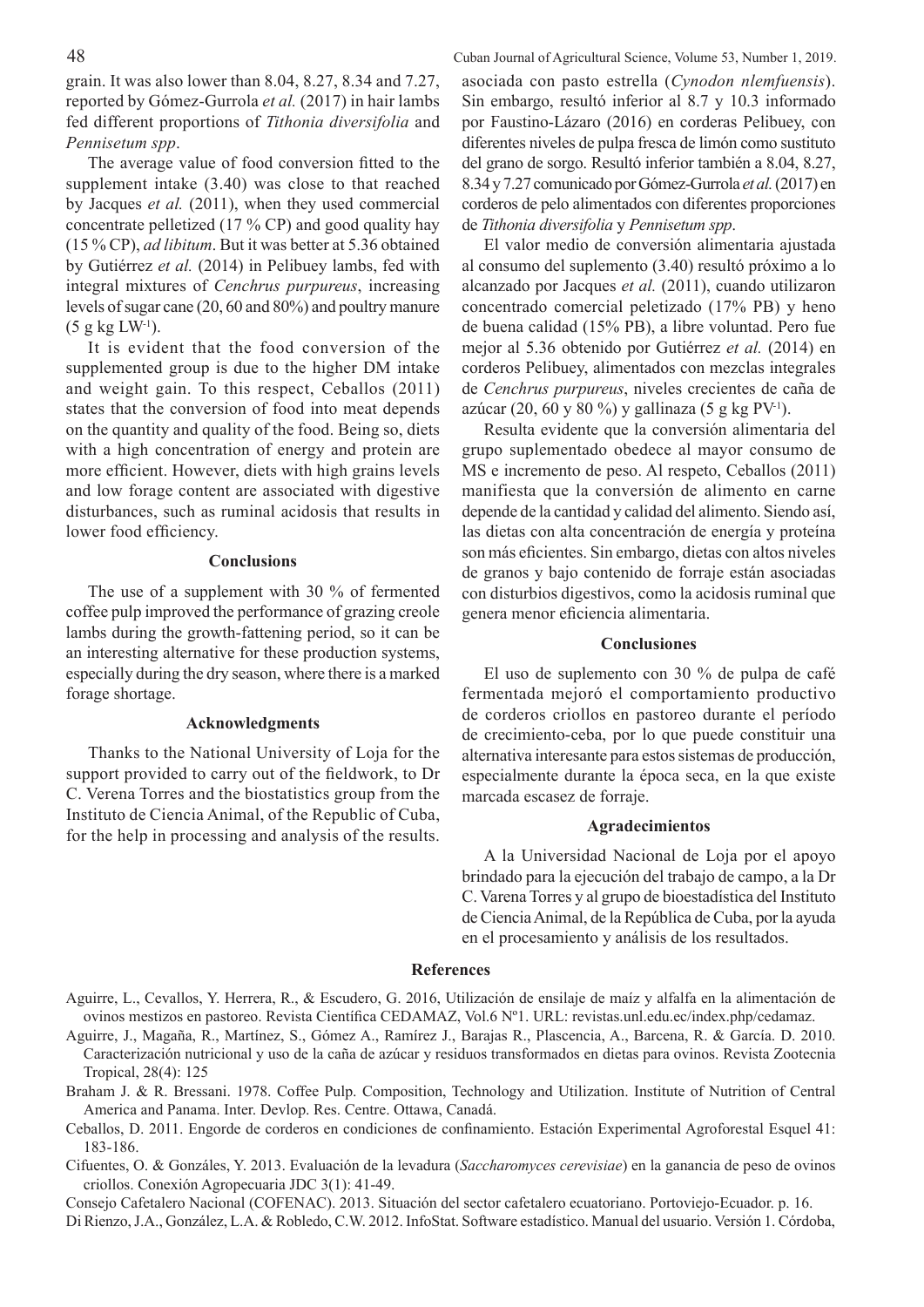Argentina.

- Durand, A., Renaud R., Almanza, S., Maratray, J., Diez, M. & Desgrangos, D. 1993. Solid State Fermentation reactors: from Laboratory scale to pilot plant. Rev. Biotech. Adv. 11:591.
- Elías, A. 2000. Efecto de las fuentes de energía en algunos de los productos finales de la fermentación ruminal. Rev. Cubana. Cienc. Agríc. 34(4):321-326.
- Elías, A. & Lezcano P. 1990. Reseña descriptiva sobre el desarrollo de una tecnología de enriquecimiento proteico en la caña de azúcar mediante fermentación en estado sólido (Saccharina), Revista Cubana de Ciencia Agrícola, 24(1):1-12.
- Faustino-Lázaro B., González-Reyna, A., Bernal-Barragán, H., Luis Gómez-Hernández, L., Ibarra-Hinojosa, M. & Martínez-González,J. 2016. Comportamiento productivo de corderas de pelo, alimentadas con pulpa fresca de limón como fuente energética. Revista MVZ Córdoba 21(3): 5480-5489.
- Ferreira, I., Olalquiaga, T., Teixeira, J. & Pacheco, C. 2001. Desempenho de cordeiros Texel x Bergamácia, Texel x Santa Inês e Santa Inês Puros, terminados en confinamiento, alimentados con casca de café como parte da dieta. Rev. Bras. Zootec. 29(2): 89-100.
- Galindo, J., Marrero, Y., González, N. & Aldama, A.I. 2003. Efecto del follaje de dos árboles tropicales (*Brosimum allicastrum*  y *Leucaena leucocephala*) en la población microbiana ruminal en condiciones *in vitro*. Rev. Cubana. Cienc. Agríc. 37(4): 395-401.
- Gómez-Gurrola, A., Del Sol, G., Sanginés, L., Loya, L., Benítez, A. & Hernández, A. 2017. Rendimiento en canal de corderos de pelo, alimentados con diferentes proporciones de *Tithonia diversifolia* y *Pennisetum spp*. Abanico Veterinario ISSN 2448-6132 Editorial Sergio Martínez González. sisupe.org/revistasabanico.
- Gonsalves, J., Pedreira, M., Oliveira Silva, H., Moura, E., Dos Santos, E., Carvalho da Silva, A., Fernandes, A. & Corrêa Y. 2017.Tipos de uréia e fontes de carboidratos nas dietas de cordeiros: síntese de proteína microbiana e balanço de nitrógeno. REDVET - Revista electrónica de Veterinaria - ISSN 1695-7504
- Gutiérrez, D., Gutiérrez Y., González, P. Elías, A., García, R., Stuart, R. & Sarduy, L. 2014. Utilización de la caña de azúcar en mezclas integrales frescas para la alimentación de corderos: Rev. Centro Azúcar 41: 64.
- Gutiérrez, D., Rodríguez, LL. A., Ramos, N., La O.,O., Elías, A. & Tuero, O. 2015. Efecto en el consumo voluntario y balance de nitrógeno de diferentes proporciones de *Moringa oleifera* en raciones integrales durante alimentación de corderos. Rev. Ciencia y Tecnología Ganadera 9(2 y 3): 227-234.
- Haydock, K. P. & Shaw, N. H. 1975. The comparative yield method for estimating dry matter yield of pasture. Australian Journal of Experimental Agriculture, 15(76), 663-670.
- Hernández, M. 2013.Comportamiento productivo, calidad de la canal y la carne de corderos Pelibuey en silvopastoreo con leucaena. Master Thesis. ICA. La Habana, Cuba.
- Hernández-Montiel, W., Ramos-Juárez, J., Aranda-Ibáñez, E. Hernández-Mendo, O., Munguía-Flores, V. & Oliva-Hernández, J. 2016. Alimento fermentado elaborado con semillas de *Canavalia ensiformis* sobre el crecimiento y la canal de corderos Pelibuey. Rev. Mex. Cienc. Pecuarias 7(2): 213-232.
- Instituto Nacional de Estadísticas y Censos (INEC). 2016. Encuesta de superficie y producción agropecuaria permanente (ESPAC) 2016. Available: www.ecuadorencifras.gob.ec.
- Instituto Nacional de Meteorología e Hidrología (INAMHI), 2014. Anuario Meteorológico Nº. 51-2011, Quito-Ecuador, pp. 37.
- Jacques, J., Berthiaume, R. & Cinq-Mars, D. 2011.Growth performance and carcass characteristics of Dorset lambs fed different concentrates: forage ratios or fresh grass. Small Ruminant Research 95:113-119.
- Ku Vera, J.C., Ayala-Burgos, A.J., Solorio-Sánchez, F.J., Briceño-Poot, E.G., Ruiz-González, A., Piñeiro-Vázquez, A.T., Barros-Rodríguez, M., Soto-Aguilar, A., Espinoza-Hernández, J.C., Albores-Moreno, S., Chay-Canul, A.J., Aguilar-Pérez, C.F. & Ramírez-Avilés, L. 2013. Tropical tree foliages and shrubs as feed additives in ruminant rations. In: Nutritional Strategies of Animal Feed Additives. Nova Sci. Publishers. New York. USA. p. 59-76.
- Ku Vera, J.C., Briceño E.G., Ruiz A., Mayo R., Ayala A.J., Aguilar C. F., Solorio F.J. & Ramírez. L. 2014. Manipulación del metabolismo energético de los rumiantes en los trópicos: opciones para mejorar la producción y la calidad de la carne y leche. Revista Cubana de Ciencia Agrícola, vol. 48(1): 43-53.
- Lloyd, W.R., Slyter, A.L. & Costello, W.J. 1980. Effect of breed, sex, and final weight on feedlot performance, carcass characteristics and meat palatability of lambs. J. Animal Sci. 51:316.
- López, H. 2018. Uso del Fibrozyme® en la mejora de la calidad nutritiva de tres esquilmos agrícolas del estado de Sinaloa. PhD Thesis. Universidad Agraria de la Habana. Instituto de Ciencia Animal. Cuba.
- López-Velázquez, M., De la Cruz-Colín, L., Partida de la Peña, J., Torres-Hernández, J. Becerril-Pérez, C., Buendía-Rodríguez, J., Jiménez-Badillo, M., Alfaro-Rodríguez, R., Martínez-Rojero, R. & Hinojosa-Cuéllar, J. 2016. Efecto de la raza paterna en características de la canal de corderos para carne en Hidalgo, México. Rev Mex Cienc Pecu. 7(4):441-453.
- Macías-Cruz, U., Álvarez-Valenzuela, F.D., Rodriquez-Garcia, J., Correa-Calderon, A., Torrentera-Olivera, N.G., Molina-Ramirez, L. & Avendaño R. 2010. Crecimiento y características de la canal en corderos Pelibuey puro y cruzados F1 con razas Dorper y Katahdin en confinamiento. Archivo de Medicina Veterinaria 42:147-154
- Magaña-Monforte, G.J., Moo-catzin, J.C., Chay-Canul, A.J., Ake-Lopez, R.J., Segura-Correa, C.J & Montés- Perez C.R. 2015. Crecimiento y componentes de la canal de ovino de pelo en jaulas elevadas. Livestock Research for Rural Development 27:6
- Marshall, W., Bertot, J. A., Collantes, M., Corchado, A., Delgado, A.; Uña, F. & Vila, M., 2005. La suplementación nitrogenada en la digestibilidad y el balance de nitrógeno en carneros con dietas de heno de baja calidad. Revista Cubana de Ciencia Agrícola, 39(2): 181-186.
- Marshall, W., Collantes, M., Corchado, A., Bertot, J., Uña, F., Torres, V. & Zarduy, L. 2002. Predicción de la canal, composición tisular y rasgos regionales en corderos Pelibuey suplementados con gallinaza. III Estimación del peso de la paleta. Rev.